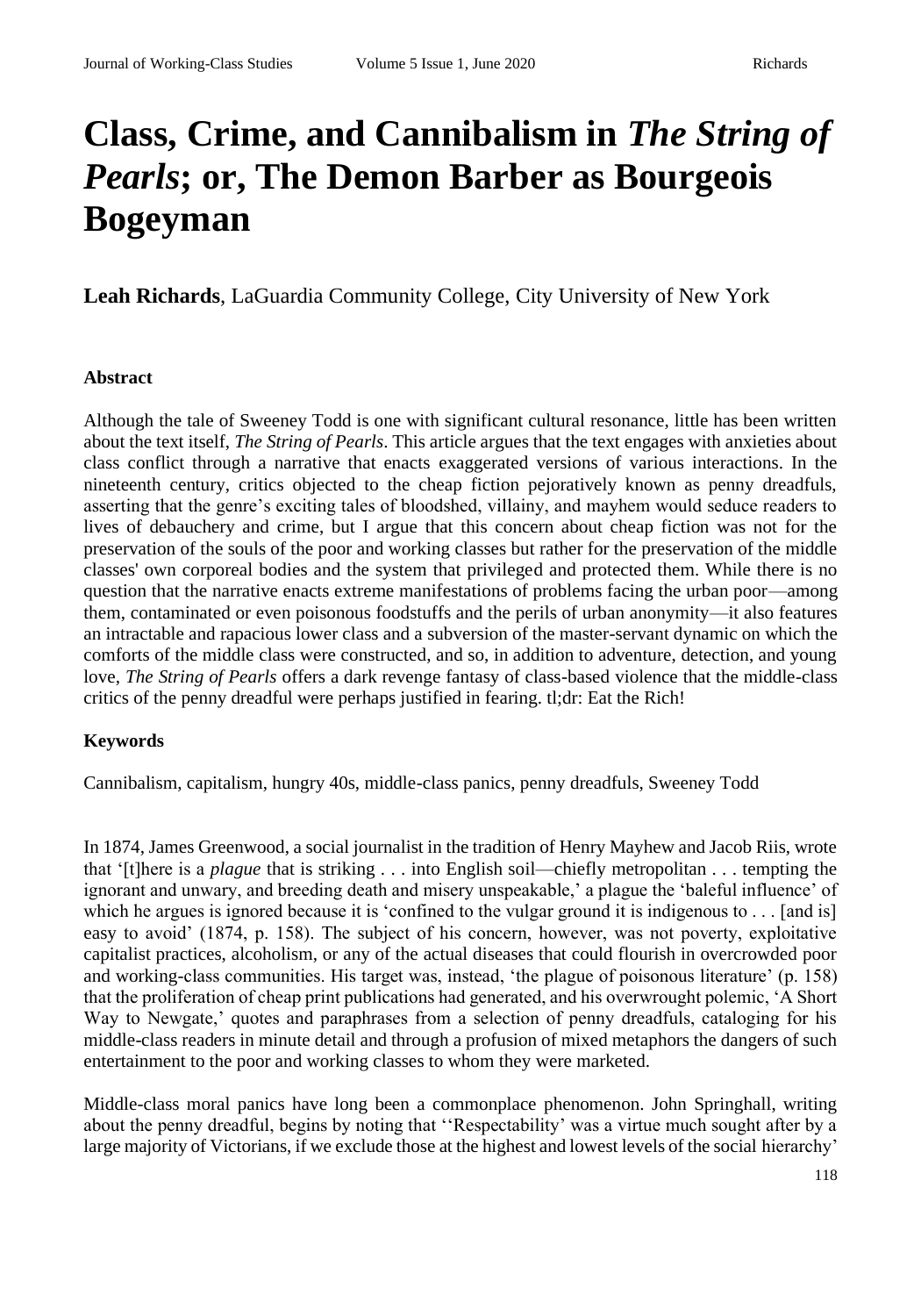(2001, p. 160); that is, what is popularly identified as 'Victorian' morality was almost exclusively the objective of the middle class. Deeply invested in maintaining the status quo from which they derive their power, the middle class have historically taken upon themselves the role of arbiters of morality and good taste, policing the sources of entertainment for the poor and working classes in the interest of control for as long as the notions of 'high' and 'low' culture have existed. In the nineteenth century, critics objected to the cheap fiction pejoratively known as penny bloods or penny dreadfuls,  $\frac{1}{1}$  with journalist Eliza Meteyard railing in 1847 against 'a most polluted source of evil, viz., that heap of abomination and trash falsely denominated 'cheap literature'' (cited in Haywood 2004, p. 165), asserting that the genre's exciting tales of bloodshed, villainy, and mayhem would seduce readers to lives of debauchery and crime. I would argue, however, that their concern about cheap fiction was not for preservation of the souls of the poor and working classes but rather for the preservation of their own corporeal bodies and the system that privileged and protected them; it was concern for their own safety, wrapped in a mantle of concern for the exploited, which motivated the discourse against cheap, sensational fiction. After all, if readers were to turn to the life of crime that penny dreadfuls 'glamorized,' whom would these criminals target?

Additionally, because penny dreadfuls are set in the world occupied by their poor and working-class audiences and represent exaggerated manifestations of this audience's anxieties and the injustices that perpetuate them, these narratives may offer more than escapist fantasy—they may offer, if not a path to escape from a life of exploitation, the very real impetus to do so. The general premise that reading penny fiction will lead to a life of crime is clearly fallacious, denying as it does the poor and working classes the moral or intellectual capacity to distinguish between fiction and real life or to make decisions about right and wrong. However, when one considers that the life of crime portrayed in so many penny dreadfuls has the same objectives, on a personal level, as a revolution—improved circumstances and a shift in the balance of power—the middle-class panic about the impact of penny dreadfuls perhaps becomes more understandable: in the context of the mid-nineteenth century sociopolitical environment, when the fiction of an inversion of power is consumed, the oppressed might find their revolutionary appetites whetted, whether on a personal/domestic or on a broader, public scale.

<sup>&</sup>lt;sup>1</sup> Most sources suggest that the name 'penny blood' was applied earlier in the nineteenth century than 'penny dreadful,' although the *OED* does not support this. I will bow to convention and the mellifluous and use 'penny dreadful' in describing *The String of Pearls*, the publication of which falls roughly on the border between the two terms. For more on the middle-class frenzy over the cheap, popular fiction of the nineteenth century, see for example Curt Herr's introductory essay to his edition of *Varney the Vampire* (Zittaw Press, 2007) and Springhall's work, including 'The Mysteries of Midnight: Low-Life London 'Penny Dreadfuls' as Unrespectable Reading from the 1860s,' cited in this essay; ''A Life Story for the People'? Edwin J. Brett and the London 'Low-Life' Penny Dreadfuls of the 1860s,' *Victorian Studies*, 33.2, 1990, pp. 223-246; and *Youth, Popular Culture and Moral Panics: Penny Gaffs to Gangsta-Rap, 1830-1996* (St. Martin's Press, 1999). See also Edward Jacobs, 'Devaluing the Popular: London Street Culture, 'Industrial Literacy,' and the Emergence of Mass Culture in Victorian England,' *Victorian Urban Settings: Essays on the Nineteenth-Century City and Its Contexts*, ed. by Debra Mancoff and D.J. Trela (Garland Publishing, 1996), pp. 89-113, and Mark Bennett, 'Generic Gothic and Unsettling Genre: Mary Elizabeth Braddon and the Penny Blood,' *Gothic Studies*, 13.1, 2011, pp. 38-54. All of these arguments owe much to Richard Altick, whose *Victorian Studies in Scarlet: Murders and Manners in the Age of Victoria* (Norton, 1970) examines the Victorian zest for bloodshed, and to Patrick Dunae, whose article 'Penny Dreadfuls: Late Nineteenth-Century Boys' Literature and Crime' (*Victorian Studies*, 22.2, 1979, pp. 133-150) firmly grounds the outrage not in morality but in fear. For more on this fear, see Ian Haywood's *The Revolution in Popular Literature: Print, Politics, and the People, 1790-1860*, also cited in this essay, specifically Chapters 6-9 and their consideration of the 1840s; Iain McCalman's *Radical Underworld: Prophets, Revolutionaries and Pornographers in London, 1795-1840* (Cambridge UP, 1988) examines the sociopolitical underground from which the radical politics of the 1840s sprang.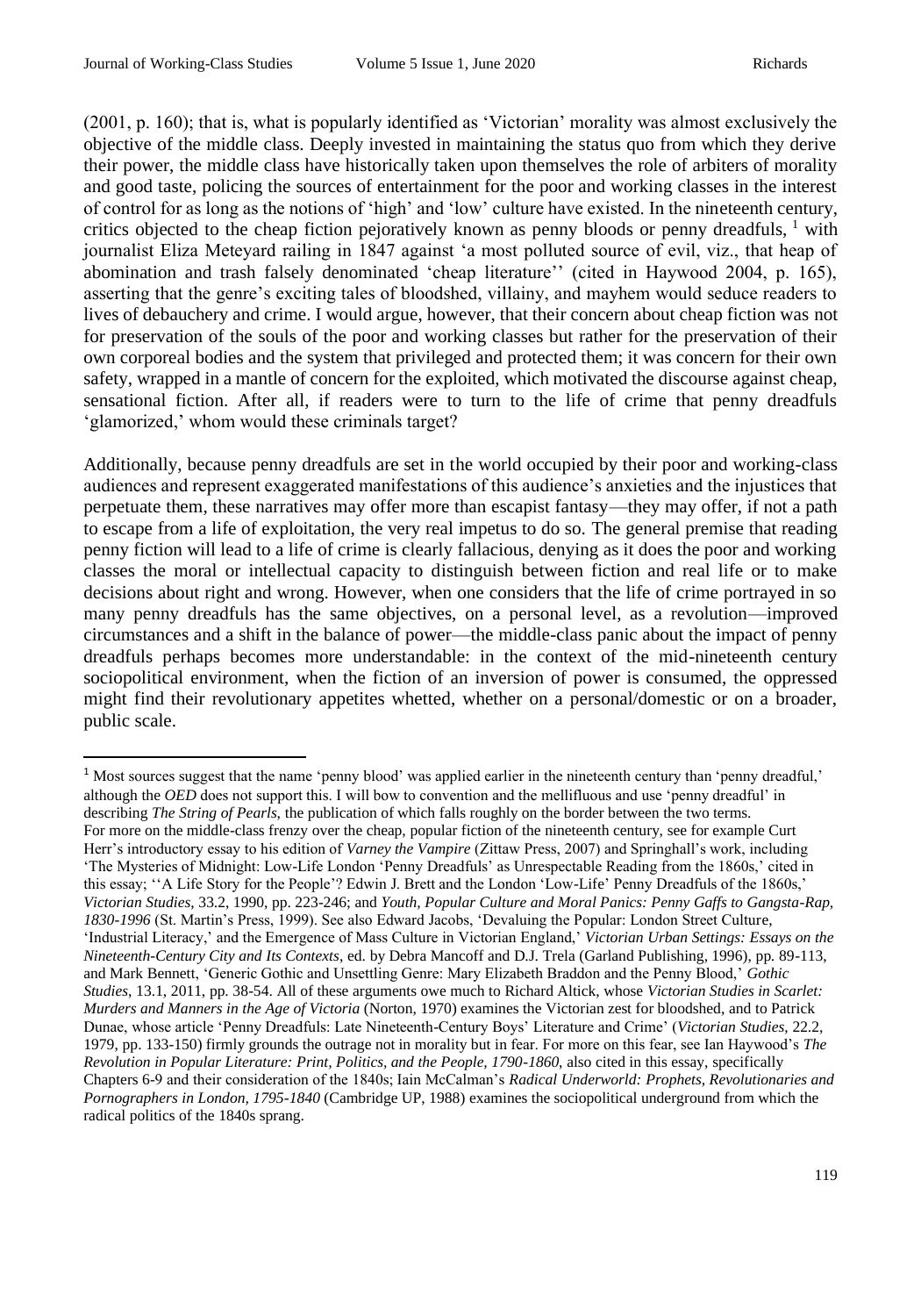#### **The 1840s and Popular Literature**

The anonymously authored narrative *The String of Pearls: A Romance*, popularly known as *Sweeney Todd*, 2 is a frequently graphic assault on both good taste and the status quo. *The String of Pearls* isn't a very good book, but its story has endured even as the original text has fallen almost entirely out of circulation: rewritten more than once and, most famously, set to music, the original tale was published serially during the period known as the Hungry 40s, when widespread industrialization and attendant overcrowded urbanization, coupled with agrarian blight, contributed to conditions that culminated in the revolutions of 1848 throughout Europe. Where there was no revolution, there were shilling weeklies, no less radical than more assertively political publications even as they foregrounded sensational fiction and romances rather than current events; Ian Haywood considers these publications of the 1840s in the final section of *The Revolution in Popular Literature: Print, Politics, and the People, 1790-1860*, writing that what he facetiously calls '[t]he displaced, secular, amoral working class . . . was being provided with a boundless supply of (literally) cheap thrills' (2004, p. 139) before moving on to 'historicize radical and popular texts by relating them to the ongoing public debate about 'cheap' literature, and to the continuing campaign for radical political reform' (p. 141).

Arguing that 'the literary history of the 1840s needs rewriting from the bottom up' to acknowledge the role of fiction published in cheap, popular periodicals in the growing consciousness of the oppressed poor and working classes (p. 141), Haywood says that 'Chartism produced the first, genuinely working-class fiction by assimilating both popular and polite narrative forms and modifying their corresponding social and moral values' (p. 145) but that, for the most part, radical authors and publishers 'were unwilling, unable or reluctant to preach an openly insurrectionist message' (p. 149), leading to 'the pragmatic imbrication of the radical press and popular fiction' (p. 161) exemplified in the careers of two publishers whose careers he considers in detail, George W. M. Reynolds and Edward Lloyd.<sup>3</sup> It was in Lloyd's *The People's Periodical and Family Library*—a politically moderate shilling weekly marketed to the increasingly literate poor and working classes and 'yok[ing] together radical tradition and the important new cultural terrain of family reading' (p. 168)—that *The String of Pearls* was originally serialized in 1846-1847.

*The String of Pearls* is the story of a money-hungry barber who robs and murders his wealthy customers and cleans up after his crimes by sending the bodies to his neighbor to bake into meat pies, which she sells to a wide range of customers, an ideal representation of Haywood's 'proletarianisation of literary production . . . matched by radical shifts in the class relations of the characters' (p. 163).

<sup>&</sup>lt;sup>2</sup> I am using the 2007 Oxford University Press edition of the original serial publication, edited by Robert Mack and published under the title of *Sweeney Todd: The Demon Barber of Fleet Street*. I will identify this text as *The String of Pearls* to differentiate it from the Stephen Sondheim musical of the same name; all citations are to this edition. The authorship of the original periodical serial is still a subject of debate, but it seems most likely that it was some sort of collaboration between prolific hack writers James Malcolm Rymer and Thomas Peckett Prest, who both wrote for Lloyd, with additional contributions throughout its series of publications by other authors in Lloyd's employ; Mack favors attributing primary authorship to Rymer in his introduction to the above-named edition but is less absolute in *The Wonderful and Surprising History of Sweeney Todd* wherein he discusses in more detail the question of authorship (2007, pp. 145-148). Other textual scholars develop compelling counterarguments. Rosalind Crone and Sally Powell, for example, both attribute the novel to Prest. Luckily, it doesn't actually matter.

The serial was adapted for the stage by George Dibdin Pitt, expanded for subsequent serial publication under Lloyd, published in novel form, and stolen for American publication. I have not yet developed the strength of character, nor would it fit within the scope of this essay, to do a full analysis of the changes between editions.

<sup>3</sup> See Haywood, Chapter 7, 'Fathers of the cheap press or 'able speculators'? Edward Lloyd and George W. M. Reynolds,' pp. 162-191.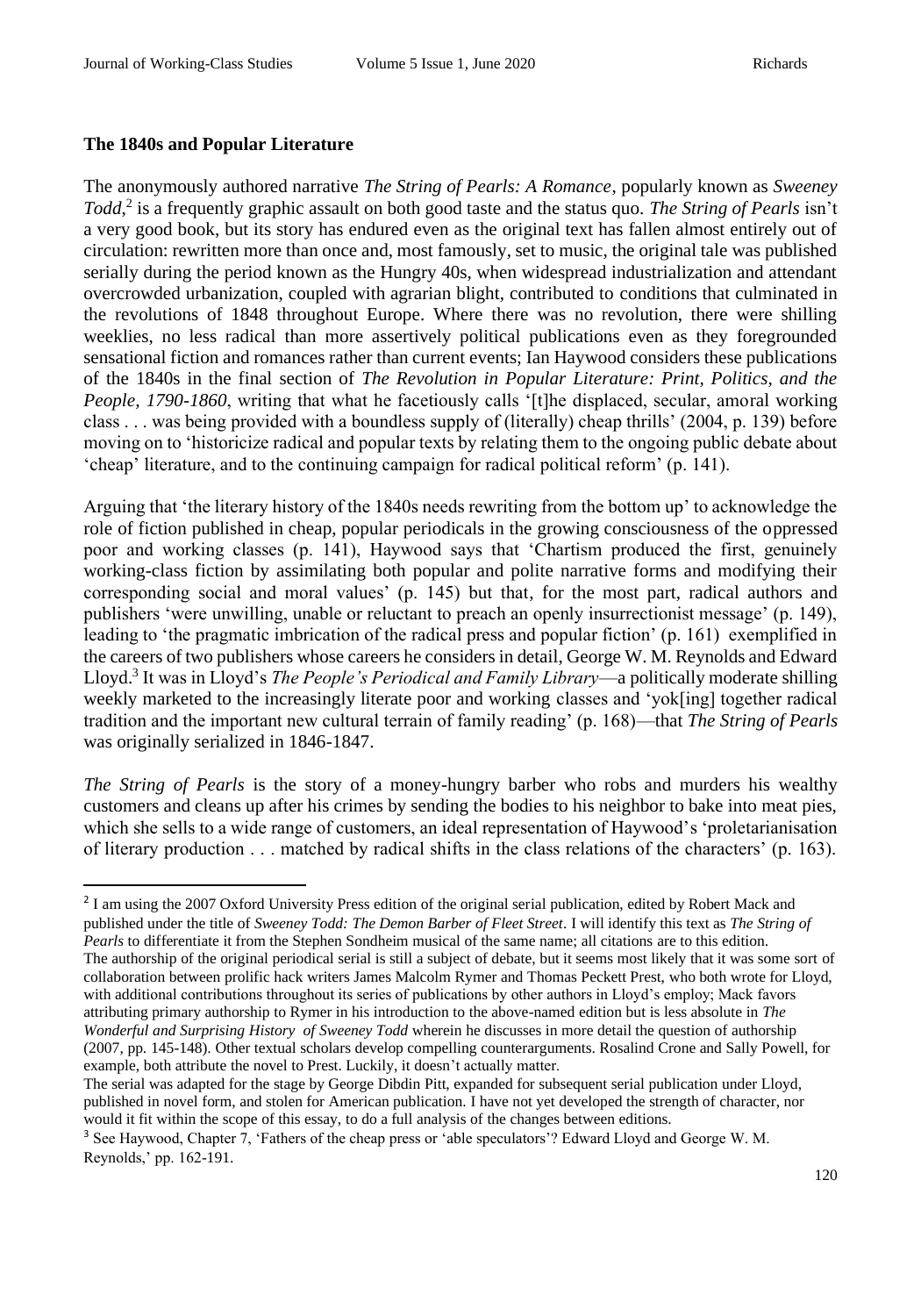There is also a love story, some domestic comedy, an asylum subplot, and a dash of imperialist adventure, but at its core, *The String of Pearls* is an exploration of very real anxieties about the rapidly growing urban industrial city of the mid-nineteenth century. This narrative of a murderous barber and an unscrupulous pie shop owner is very different from the romanticized version that dominates contemporary popular culture: it is an over-the-top conspiracy plot influenced by the gothic and Newgate novels that preceded it, but the tale also embodies the upheavals of the Hungry 40s, the decade of *The Communist Manifesto*, Chartism, the Great Famine in Ireland, and legislative changes to long-standing systems of oppression.<sup>4</sup> There is no question that the narrative enacts extreme manifestations of problems facing the urban poor—among them, contaminated or even poisonous foodstuffs and the perils of urban anonymity—but the anxieties of the poor and working classes are not the only ones with which the novel engages; the main characters represent a working class that subverts the master-servant dynamic on which the comforts of the middle class were constructed. The narrative does not merely draw upon experiences with which its readers could relate to develop its plot; by providing a fantastic vision of a class war and by condemning whole-cloth, through its narrative emphasis on a specific population who consumed human flesh, those who exploit the poor and working classes, *The String of Pearls* becomes a novel about large-scale class conflicts—the threat of which loomed large in the imaginations of the middle class in the 1840s—albeit one in which the messages are frequently as garbled as the narrative. In addition to adventure, detection, and young love, *The String of Pearls* offers a dark revenge fantasy of class-based violence, ''popular leisure' [that] still retain[ed] radical political affiliations' (Haywood 2004, p. 164).

### **Sweeney Todd and the Scholars**

Although the story of Sweeney Todd is widely known, little critical attention has been paid to *The String of Pearls* outside the realm of surveys of cheap fiction. The most significant contributions are those from Robert Mack, whose *The Wonderful and Surprising History of Sweeney Todd*, a booklength study of the contexts of the novel that considers the place of Sweeney Todd in histories of cannibalism, urbanization, crime, popular fiction, and urban legends, was published in 2007, the same year that Oxford University Press published his annotated edition of the novel as a tie-in to the movie that it does not resemble. Mack's study of the novel is an invaluable complement to any scholarly consideration of *The String of Pearls*, but as his subtitle, *The Life and Times of an Urban Legend,* suggests, he is more interested in the origins of the characters within urban legend and how that character has changed in the last two centuries rather than within the sociopolitical upheavals of the time; this is not to say that Mack and I do not consider some of the same points in similar ways, but he sees the novel as a part of the legend of Sweeney Todd, a legend that continued to develop from the earliest stage adaptations through to Stephen Sondheim's musical and Tim Burton's movie to become a completely different figure, one driven by revenge rather than greed and looking more like Johnny Depp than Shockheaded Peter.

Kristen Guest writes about the sociopolitical significance of cannibalism in the first of these adaptations, the 1847 melodrama loosely based on the serial, saying that the play and its source, unlike the earlier 'moral fables' of murderous barbers and questionable pies, interrogates 'an existing political

<sup>&</sup>lt;sup>4</sup> The opening pages of *The String of Pearls* place the events of the novel in 1785, '[b]efore Fleet-street had reached its present importance, and when George the Third was young, and the two figures who used to strike the chimes at old St Dunstan's church were in all their glory' (p. 3); although Sue Zemka notes that the statues and clock had been moved to Regent's Park and the original St. Dunstan's torn down by the 1840s in *Time and the Moment in Victorian Literature and Society* (Cambridge UP, 2012, p. 93), this reference places the novel more firmly in place than it does in time, as George III was 47 in 1785:this detail serves to emphasize that the novel is about the period in which it was written rather than about an imagined past.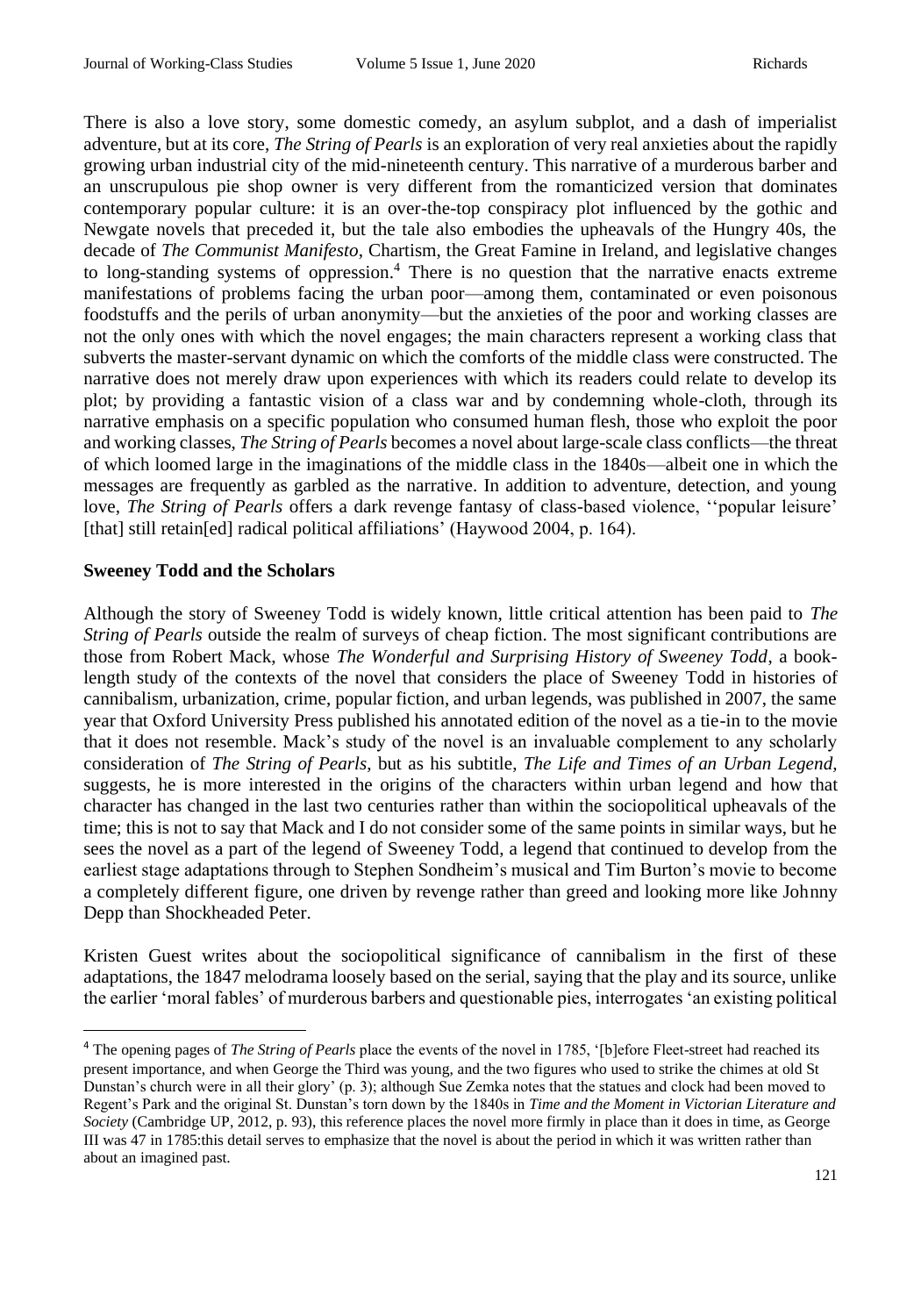hierarchy' instead of reinforcing it (2001, p. 114), which she connects to the ambivalence exhibited by a middle class desiring to both demonize and assimilate the lower classes. All of the consumers, she argues, are 'inadvertent cannibal[s],' 'victim[s] of a vicious system of consumerism that knowingly sets out to deceive,' that is, a 'treacherous shopkeeper' and his 'capitalistic greed' (p. 118). Thus, cannibalism in *The String of Pearls* is an act committed not by one class against another but by a heterogeneous customer base against itself.<sup>5</sup>

Rosalind Crone traces the evolution of the cannibalistic mass murderer from the rural Sawney Beane to the urban Sweeney Todd (both of whom she identifies, while acknowledging the anachronism, as serial killers), arguing that the shift reflects both the declining social status of audiences for these tales and the move from pre-industrial to early Victorian industrial capitalism, a theme which she says 'was nothing new' in cheap fiction (2010, p. 70). However, her focus is on the literal 'murder machines,' Todd's custom-designed chair—a *de rigueur* prop in any stage production of the story—that pitches his victims into a cellar where he slits the throats of those whose necks don't break and, by extension, Mrs. Lovett's elaborate pie-baking mechanisms that allow one baker, a prisoner in her basement, to bake dozens of pies at once and deliver them to her shop upstairs. Crone considers almost exclusively the combined threats to the poor and working classes of urban anonymity and the various machines, literal and figurative, of industrial capitalism, arguing that Sweeney Todd is a product of his time, a mass murderer whose crimes 'formed a frightening parallel with the condition of the faceless, poor, urban mass' (p. 74).

Crone's argument builds on Sally Powell's article on the disposal of and commodification of corpses in mid-nineteenth century London, which draws on Sweeney Todd as well as on resurrection men in fact and fiction to develop her argument about corpse-related markets. Like Crone, Powell limits her analysis to the 'mid-century *working-class* anxiety in relation to retail, production[,] and consumption' of 'the human corpse as product' (2004, p. 48, emphasis added). Thus, while these several critics have engaged with the issues of poverty and class conflict within and around the novel, it is my hope that the present consideration of *The String of Pearls* as not just a critique favoring the poor and working classes but as, if not precisely a call to eat the rich, at least a cause for their discomfort will enrich the discussions around the novel.

### **The Crimes of Sweeney Todd and Mrs. Lovett**

It would be foolish to ignore the significance of cannibalism within *The String of Pearls*, which I will later explore in more detail. However, there is more to the crimes of Sweeney Todd, the demon barber, and Mrs. Lovett, his accomplice, than just suborning customers into consuming human flesh, and an examination of these topics will provide a foundation for my reading of the novel's specific uses of cannibalism, facilitated by murder, in relation to anxieties about class destabilization. Firstly, there is its interrogation of and engagement with capitalism: Todd is the consummate capitalist in his adherence to the time-honored traditions of blood, dishonesty, and theft, motivated purely by greed. He wants money, he kills his wealthy middle- and upper-class customers in order to rob them, and he has to do something with the bodies afterwards. He turns the bodies of his victims over to Mrs. Lovett in the interest of self-preservation: while he could, perhaps, have turned his victims over to medical students as killers like Burke and Hare did, he instead provides Mrs. Lovett with the meat for her delectable pies. He is a middle man, providing a vital commodity for making a consumable product

<sup>&</sup>lt;sup>5</sup> As the plots of the print and stage version diverge in significant ways, Guest's excellent reading of the class tensions present in the melodrama is only peripherally useful to the present argument, but I greatly appreciate her interrogation of equally permeable class attributes and boundaries in the 1840s.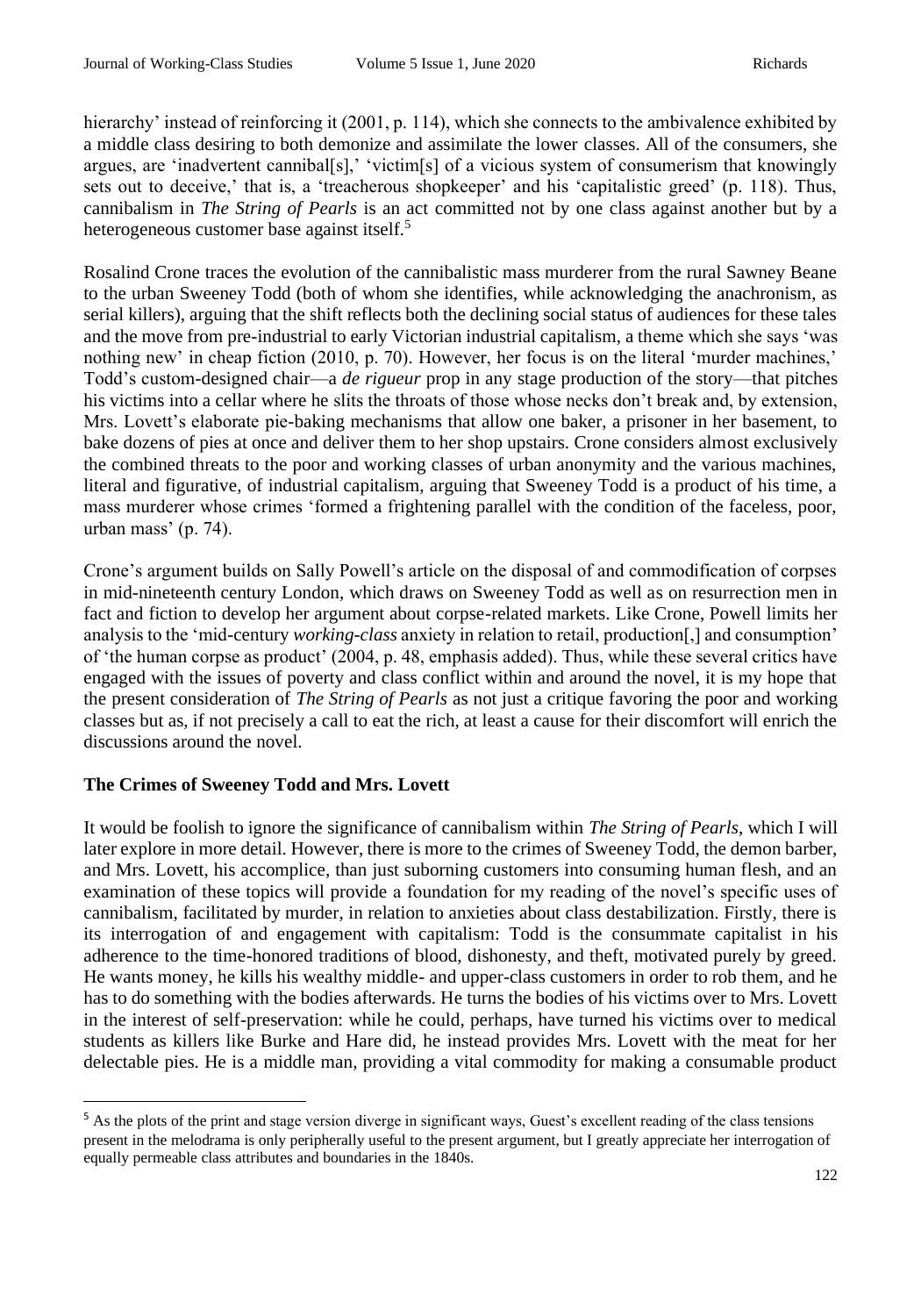and working toward a financially stable future, and his industry also allows Mrs. Lovett to thrive.<sup>6</sup>

The novel not only perverts the idea(l)s of capitalism, the economic system by which the middle classes flourished, but additionally explores the fluidity of social mobility, itself a source of discomfort. *The String of Pearls* foregrounds members of the service-worker class amassing the same kind of wealth that enabled a rapidly growing, perpetually upwardly mobile middle class to acquire power throughout the nineteenth century. This reminder of their own possible origins and of class permeability more generally would be unsettling enough, as more highly regarded novels of the same period suggest, and Todd's ability not only to amass middle-class wealth but to successfully impersonate the upper classes for his own benefit destabilizes the signifiers that compose class boundaries.

Todd, the narrator explains, is ill-favored and not very popular within his neighborhood, '[b]ut for all that he did a most thriving business, and was considered by his neighbors to be a very well-to-do sort of man': 'It was so handy for the young students in the Temple to pop over to Sweeney Todd's to get their chins new rasped . . . that from morning to night he drove a good business' (2007, p. 5). That Mrs. Lovett's pie shop is similarly successful is apparent, even to observers unaware of just how low her operating costs are. Its introduction occurs in Chapter 4, a change in location from Todd's neighboring barbershop, which has dominated the opening chapters: a scene of chaos is described as taking place at noon each day, with the narrator asking what might be 'sufficiently alarming and extraordinary to excite the junior members of the legal profession to such a species of madness' before identifying the cause as 'purely one of a physical character,' that is, 'to see who will get first to Lovett's pie-shop' (p. 28-29). The pies, beginning at noon, 'were brought up on large trays, each of which contained about a hundred, and from these trays they were so speedily transferred to the mouths of Mrs [sic passim] Lovett's customers that it looked like a work of magic' (p. 30)—the entire process of production and consumption reduced to something like an assembly line for maximized profit, even down to the St. Dunstan's bell serving as a factory shift whistle.

Mrs. Lovett is the consummate customer service professional, 'buxom, young and good-looking,' and able to produce an atmosphere wherein 'every enamoured young scion of the law . . . pleased himself with the idea that the charming Mrs Lovett had made that pie especially for him' (p. 30). The narrator acknowledges her charm as customer service rather than any authentic fondness: visiting Mrs. Lovett's 'was pleasant, but at the same time it was provoking to all except Mrs Lovett, in whose favour it got up a sort of excitement that paid extraordinarily well' (p. 30). Her smiles and flirtations come free with a purchase. Unlike Todd, to whom the narrator never attributes a moment of regret, Mrs. Lovett seems hindered at times by feelings of guilt, but these moments can just as easily be read as self-interest, as her cupidity (bolstered by significant quantities of brandy) quickly overcomes any fear-*cum*-guilt; even cat meat would cost more than the free meat that Todd provides, and her customers love it. The origins of the product are eliminated from her consciousness as quickly as from the finished product that she sells, and she regularly has her bakers killed to further remove the means of production from the marketplace.<sup>7</sup>

<sup>&</sup>lt;sup>6</sup> Despite their physical proximity and an overlapping customer base, Todd's barbershop and Mrs. Lovett's pie shop remain discrete entities both in location and plot for the first several chapters of *The String of Pearls*; Todd has long since polished off his first victim within the narrative by the time that Mrs. Lovett's pies are brought to the table. St. Dunstan's Church lies between them, with its catacombs serving as the conduit between the two. Notably, the chapter in which the stench from beneath the church, which eventually drives off the archbishop, lies at the numerical center of the novel, and marks the beginning of the end of the joint enterprise that has been going on for years.

<sup>&</sup>lt;sup>7</sup> Mrs. Lovett's at first unknowing and then unwilling accomplices, her bakers, live underground, locked in a hellish mechanized bakery in her shop's basement and producing the sustenance for those who live above while subsisting on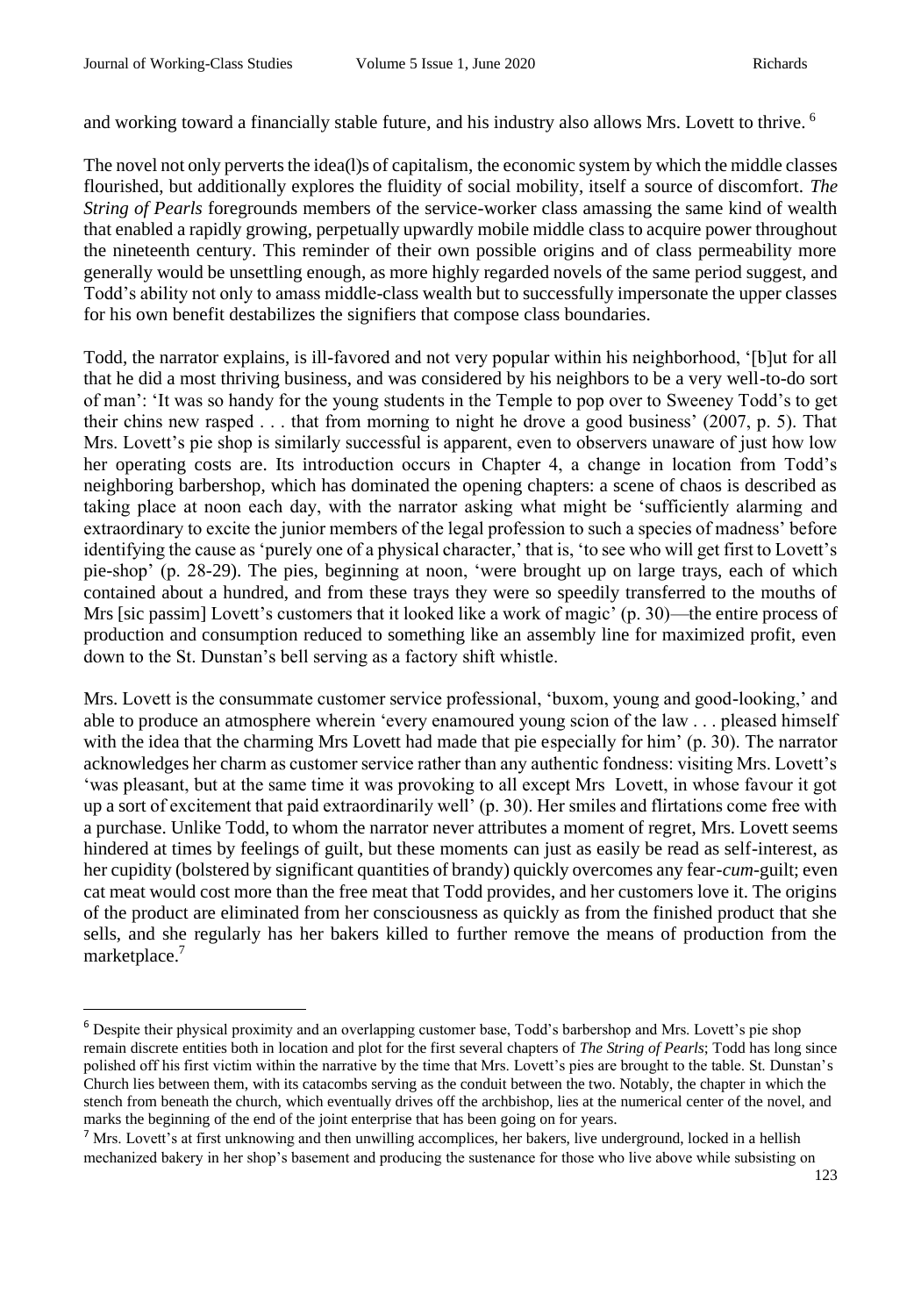While the obvious horror of the novel is in its eventual revelation that all of London has been paying for the privilege of devouring human flesh in Mrs. Lovett's luscious meat pies, Todd's mercenary motives and the threat embodied in his ability to transcend his own social class through the spoils of his crimes play an equally significant role. While many of his regulars hail from the courts, he also sees a significant number of out-of-town visitors and sailors, and it is these transient customers, specifically those with some sort of portable wealth, that he tends to kill and rob while performing the intimate service of a straight-razor shave. He is greedy, but typically not foolish, with the exception being his hoarding of material goods, the spoils of his crimes. This dangerous action suggests that he desires not just the wealth of the higher classes but also the visible markers of their class. Had he disposed of the top hats, canes, watches, and other objects taken from his victims, some marked with names, seals, or monograms, like he did the bodies of his victims, he would have perhaps been safer, but even when his terrified apprentice Tobias begins to remark on the numerous gentlemen who seem to have left their hats behind, Todd continues to stockpile these material spoils of his crimes. Todd's precise motives for keeping these commodities are out of character in a man for whom '[t]here can be no doubt but that the love of money was the predominant feeling' (p. 141).

### **Impersonating the Rich**

Taking into account that Todd's first attempt to sell the titular string of pearls is to a pawn shop/lapidary, and that, as many readers would have been aware, opportunities for disposing of illgotten goods were not scarce in London in the 1840s (and even less so in the 1780s, before the creation of the London police force), it seems clear that it is not the difficulty in disposing of them that drives Todd to keep these items. The narrative describes his hoard in rich detail: 'such a volley of hats of all sorts and descriptions, some looped with silver, some three-cornered, and some square, that they formed quite a museum of that article of attire' (p. 145) in a locked cupboard in the parlor. Another cupboard conceals the entrance to the shut-off upper floors of Todd's home, and the first floor rooms 'contained a great quantity of miscellaneous property of all kinds and descriptions' (p. 145), a miscellany that the novel spends two pages cataloging in great detail, emphasizing both the monetary value and the uniqueness of the items.

Despite the locks and booby traps, this hoarding seems unreasonable in a man who does away with bodies and otherwise covers his tracks as thoroughly as Todd, and his plan to 'carry on the business in Fleet-street' for another few months once he sells the pearls 'so that any suspicious alteration in [his] fortunes may not give rise to suspicion' (p. 140), coupled with the material evidence of years of success, shows that he is not a careless man. But the hoarding of the identifiable spoils of his crimes and his stated intention to 'commence a new career, in which the barber will be forgotten, and the man of fashion only seen and remembered . . . fully capable of vying with the highest and the noblest, let them be who they may' (p. 141-142) suggest a dangerous fetishizing of social class as much as material wealth.

Todd is able to successfully dispose of the titular string of pearls, the acquisition of which opens the novel, by impersonating a nobleman negotiating a loan on behalf of the royal family. He is able to do so easily, first through the judicious expenditure of some of his amassed wealth on a suit of clothing and a hired carriage, easily-purchased markers of his feigned social status. The boy who delivers Todd's suit of clothes, ''which were to come to no less than 30 pounds . . . [and made] up in such a

the only food available to them, human flesh, anticipate H.G. Wells' Morlocks, the laboring underclass that sustains the indolent Eloi in *The Time Machine.*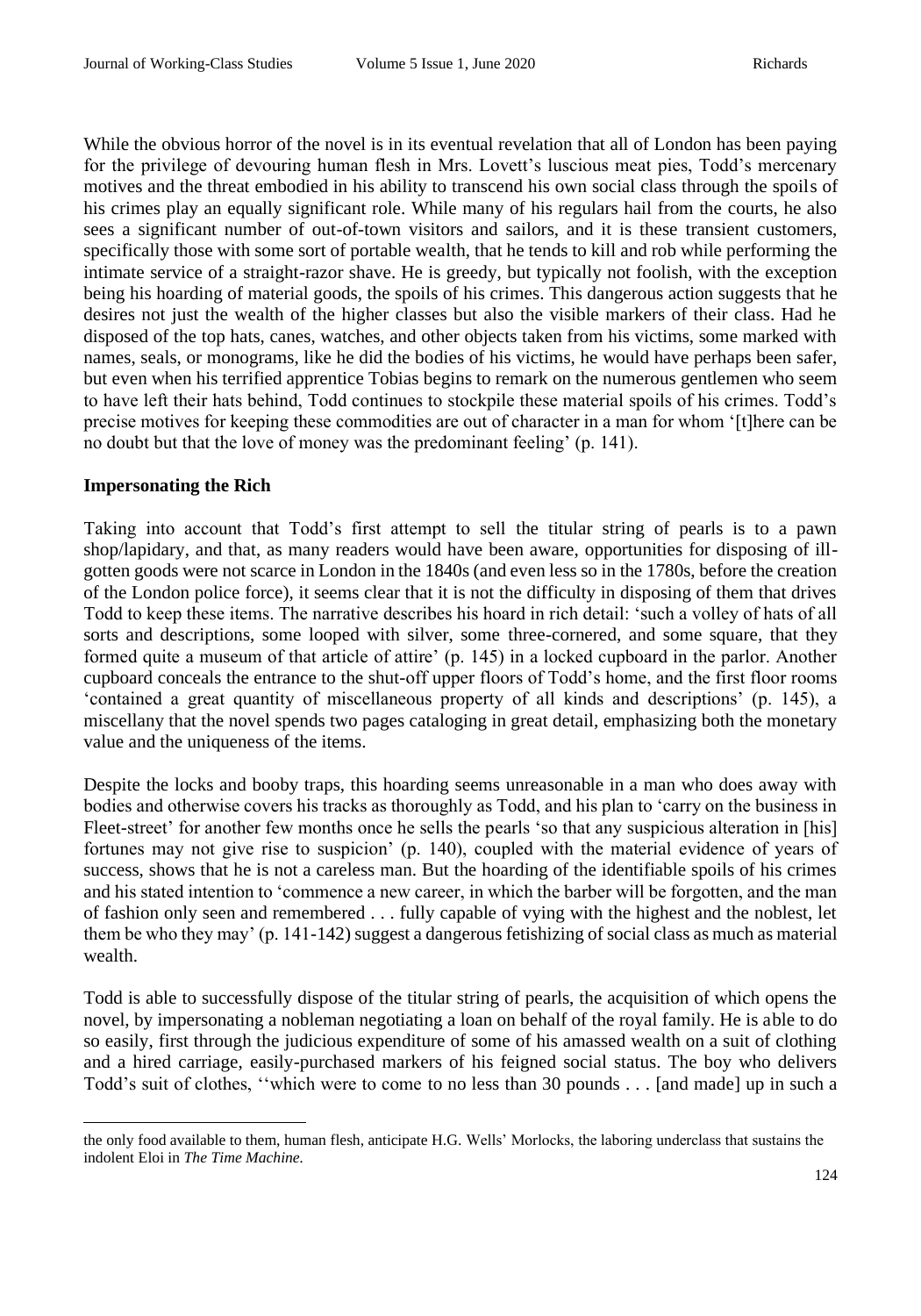style that they were to do for any nobleman . . . only fit to go to court in'' (p. 131), adds that, had it been known that they were clothes for a barber, ''I am quite certain that the clothes would not have been finished in the style they are, but quite the reverse'' (p. 131), but since they were paid for in advance, ''[t]he coat is of the finest velvet, lined with silk, and trimmed with lace . . . and all the rest of the dress is of the same style'' (p. 131). Another delivery boy follows, with '[s]ilk stockings, gloves, lace, cravats, ruffles, and so on' (p. 132), and nearly comes to blows with the boy coming to confirm the carriage and 'really handsome horses that Sweeney Todd had succeeded in hiring for the occasion' (p. 136).

Todd leaves his shop 'attired in the very height of fashion for the period' (p. 134) and accessorized with a sword that, to Tobias, looks hauntingly familiar: 'he had a recollection that a gentleman had come in to have his hair dressed, and had taken . . . off, and laid just such a sword across his hat during the operation' (p. 134). That is, the final touches to Todd's costume are drawn from his treasure hoard, material objects stolen from his victims; by taking a gentleman's sword in hand, he is able to slide into the gentleman's shoes, at least for a brief period. That he can so easily take his place not merely among the wealthy but among the powerful embodies a middle- and upper-class anxiety about social mobility and the attendant dilution of their own power and position. Todd achieves his social aspirations not through his purported occupation, which would elevate him at best to the lower edge of the class barely above his own, but through imitating those whom he serves.

Todd takes the pearls to 'John Mundel, an exceedingly wealthy person, a Dutchman by extraction, who was reported to make immense sums of money by lending to the nobility and others what they required on emergencies, at an enormous rate of interest' in exchange for 'the jewels, some costly plate, or the title deeds of an estate, perchance, as security' (p. 135). The narrator clarifies that Mundel is 'nothing more than a pawn-broker' and critiques the entire profession, lower-class practitioners of which the readers of *The String of Pearls* might be unhappily familiar. Mundel, perhaps a more critical audience than many, falls for Todd's outward presentation, calling him 'his lordship,' 'admitting to himself that that the equipage was faultless' and deciding that, based on the carriage and 'the rich dress of his visitor,' he would be happy to ''lay under an obligation a rather illustrious lady, by helping her out of a little pecuniary difficulty,'' provided the security is sufficient (p. 136). Mundel deceives himself that he is doing business with a duke on behalf of the queen, and his greed and desire for power leads him to write a check for a greater sum than he normally would, and the fraudulent exchange is presented as a victory over the powerful even as Todd himself is vilified.

Poor and working-class readers, relishing Todd's turning of the tables on a figure like Mundel, might similarly appreciate Todd's choice of victims even as they find Todd's actions objectionable. The first victim within the context of the novel is contemptuous of Todd, his seemingly servile barber, and the majority of Todd's victims not only are wealthy but engage in ostentatious public displays of that wealth coupled with contempt for those who serve them. Furthermore, as Todd nears his goal of becoming 'a man of fashion' (p. 141), his abuse of his dependent, Tobias, is emphasized—it is not new behavior, but the narrative becomes more descriptive—and if Tobias is morally right to turn on Todd—and the narrative and audience agree that he is, just as the dog who snaps at Todd for threatening him is in the right—then an argument could be made that Todd is also in the right, within the world of the novel, to turn on his oppressors.

## **Cannibalism in the Big City**

Even as it casts Todd and Mrs. Lovett as the primary antagonists, *The String of Pearls* absolutely indulges fantasies of violence against the upper classes, most significantly through its use of and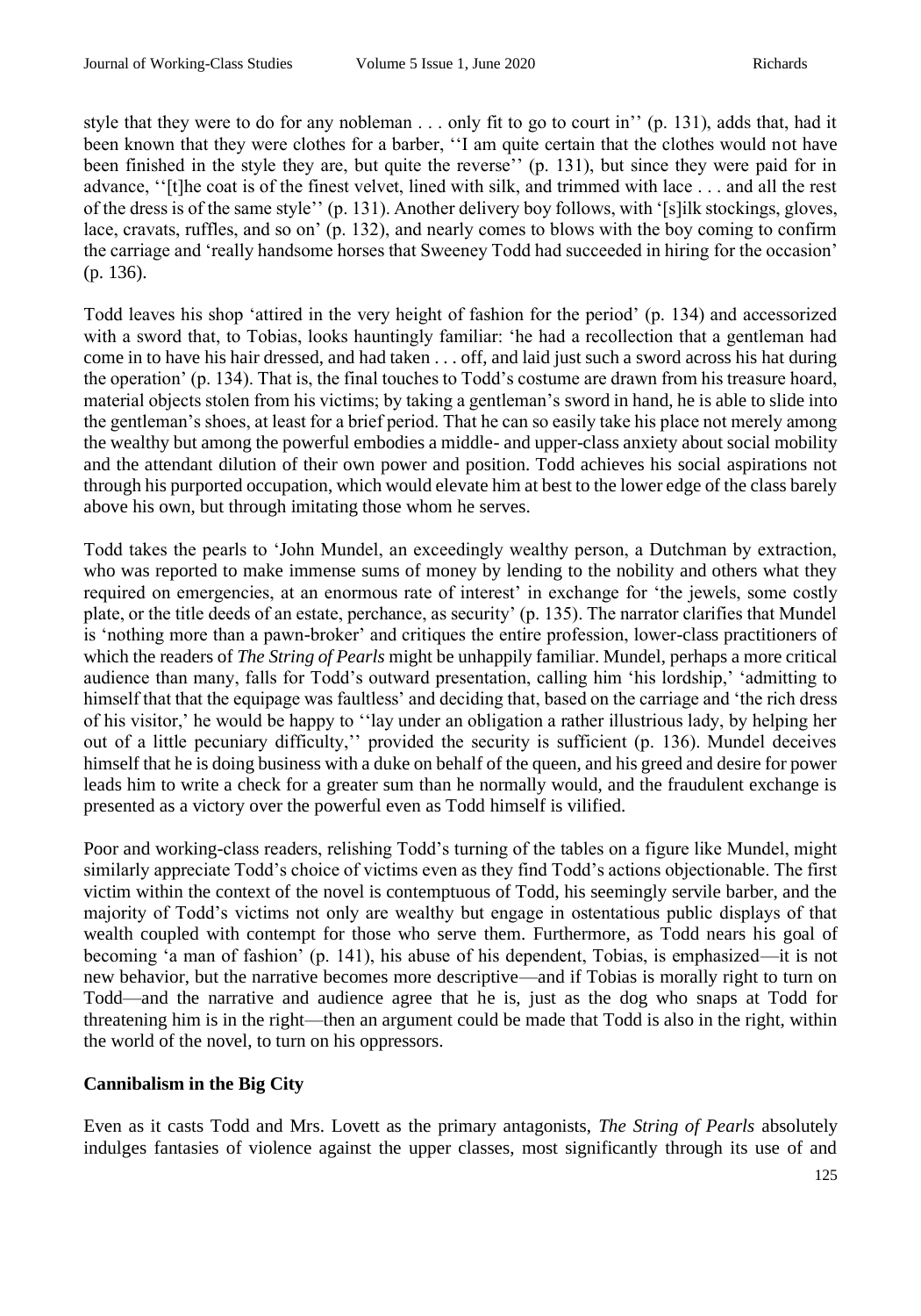challenge to the trope of urban cannibalism.<sup>8</sup> Cannibalism, an act subject to some of the strongest taboos in most cultures and a near-universal measure of savagery, is not uncommon in folklore and fiction, although the actual practice is less common historically than these representations suggest. In his introduction to *Cannibalism and the Colonial World*, Peter Hulme explores 'why the cannibal scene means so much to us' (1998, p. 5) and how this 'trope of exceptional power' is met with '[d]isgust, but also desire; loathing, but also fascination' (p. 4, p. 6); rather than as an actual phenomenon, Hulme identifies cannibalism as 'quite simply the mark of greatest imaginable cultural difference' (20). The act of devouring human flesh is the indicator of the moment when the world has become a different place altogether.

The literal act of cannibalism serves many functions in literature. In the realms of travel narratives and imperial romance, the threat of cannibalism occurs almost as frequently as forbidden love or the submission of [insert Indigenous population here] to the white man's magic and is a simple means of justifying whatever brutality follows. Within a conflict between two ostensibly civilized populations, the turn to cannibalism becomes an ethical choice, as in the contemporary examples of *The Walking Dead* or Cormac McCarthy's *The Road*: the 'good guys' don't ever give in to survival cannibalism, whereas the 'bad guys' not only do but begin to revel in it. Revenge cannibalism often serves up poetic justice, as when Titus Andronicus delightedly feeds his daughter's rapists to his nemesis, their mother. Finally, there is literary cannibalism of the type that Jonathan Swift so modestly proposes, a system of cannibalism that mimics capitalism by advocating the exchange of money for a desired product.

The less satiric progeny of this final thread thrived and evolved throughout the eighteenth and nineteenth centuries and into the present, and in fact, urban legends of human-meat pies were in regular circulation by the time that *The String of Pearls* was published.<sup>9</sup> In Charles Dickens' Martin *Chuzzlewit*, for example, Tom Pinch 'going astray,' may have possessed an 'evil genius,' but not to the extent of joining the ranks of 'those preparers of cannibalistic pastry, who are represented in many standard country legends as doing a lively retail business in the Metropolis' (1884, p. 577), suggesting by virtue of the brevity of the reference that 'cannibalistic pastry' had achieved the status of full-blown urban legend by 1844. Indeed, a character in *The String of Pearls* uses ''I wish . . . as I may be made into veal pies at Lovett's in Bell-yard if I as much as says a word'' (p. 6) as an oath. Sally Powell, writing about the robust trade in human remains in nineteenth-century fact and fiction, focuses primarily on 'the commodification of the human body' and the market for intact corpses rather than byproducts, but connects this issue—one of bodily autonomy, integrity, and sanctity—to that of bodily corruption from within, via the consumption of human flesh (p. 48); a robust trade in cadavers, whether found or 'resurrected,' existed alongside food and water of at best questionable origins and quality.

In *London Labour and the London Poor*, Henry Mayhew, in discussing the collapse of the street trade in 'penny pies' as shops became the norm, considers both the meat, 'bought in 'pieces,' of the same part as the sausage-makers purchase' (1861, p. 196), and the only somewhat facetious speculation into its origins, quoting one pieman who tells of ''[p]eople . . . [who] often begin crying, 'Mee-yow', or 'Bow-wow-wow!' at me; but there's nothing of that kind **now**. Meat, you see, is so cheap'' (p. 196,

<sup>8</sup> In *The Wonderful and Surprising History of Sweeney Todd*, Mack draws on many of the sources that I have used to contextualize notions of cannibalism in and around the 1840s; however, as these examples were employed independently and are, I think, necessarily illustrative, I acknowledge the overlap but let the examples stand. Mack's discussion is much broader than my own, surveying both the mythic/literary cannibal from antiquity to the Brothers Grimm and reallife examples pre- and post-dating *The String of Pearls* to argue that the act itself has much to do with the story's longevity. Like Powell, he also makes explicit connections between cannibalism and body snatching.

<sup>&</sup>lt;sup>9</sup> See Mack, *The Wonderful and Surprising Life of Sweeney Todd*, pp. 7-14, for an in-depth discussion of nineteenthcentury meat pies and their consumers.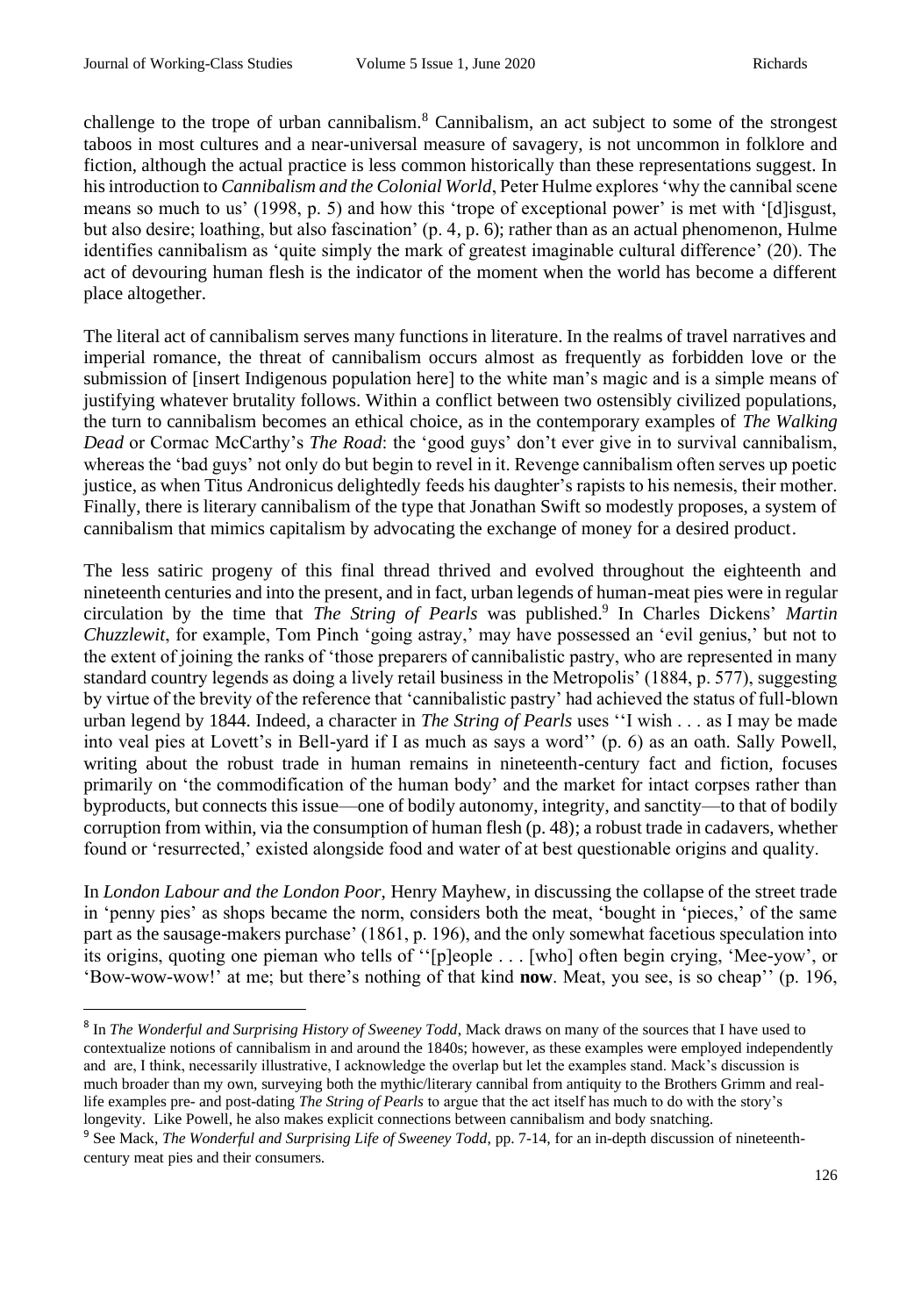emphasis added). Mayhew began the work that became *London Labour and the London Poor* in the 1840s, and the street vendors with whom he spoke lamented the collapse in their trade because pie shops like Mrs. Lovett's 'have now got most of the custom, as they make the pies much larger for the money than those sold in the streets,' as Mayhew was told by a pieman 'with considerable bitterness' (p. 196). The meat in the pies was highly seasoned 'because persons can't exactly tell the flavour of the meat with it,' and the gravy often provided with pies 'consisted of a little salt and water browned . . . [and w]ith this gravy a person in the line assured [Mayhew] that he has known pies four days old to go off very freely, and be pronounced excellent' (p. 196). This is all to show that meat pies, no matter how well-enjoyed, were justifiably suspect: whether cat, dog, or horse; the cheapest bits of veal or pork (and whatever vermin might slip in); or meat well past its prime in an era predating refrigeration; the meat in pies could be anything.

Some of the squalor of urban industrial mid-century London impacted all residents, given that the dirty, stinking Thames ran through the whole city and a cloud of industrial pollution hovered over it, but the worst of the adulterated food and contaminated water would be that available in the poor and working-class neighborhoods. *The String of Pearls*, however, extends the reach of the taint of cannibalism throughout the city and beyond. The narrator says of Mrs. Lovett's 'pork' and 'veal' pies that '[t]heir fame had spread even to great distances, and many persons carried them to the suburbs of the city as quite a treat to friends and relations there residing. And well did they deserve their reputation, those delicious pies; . . . to eat one of Lovett's pies was such a provocative to eat another' (p. 29).

Mrs. Lovett's pies are ''the cheapest and the best'' option in the area (p. 245), an area that Robert Mack identifies as 'a space within which the members of different social classes mingled . . . one in which the class divisions that elsewhere often rigorously separated and divided one group from another broke down; . . . an area of unpredictable social contagion and collision' (2007, p. 86). Given the area's mixed demographic and Mrs. Lovett's pies being cheapest as well as best, it must be assumed that they are consumed by working poor residents, but the narrative focuses on the consumption of those from the area's legal institutions, 'mostly from Lincoln's-inn . . . young and old, but most certainly a majority of the former . . . although from the neighbouring legal establishments likewise there come not a few; the Temple contributes its numbers, and from the more distant Gray's-inn there come a goodly lot' (p. 29), and into their mouths 'with what rapidity the pies disappeared!' (p. 30). It is these consumers whom the narrative critiques; while it is true that the unknowing consumers are victims of deception, the simple fact is that cannibalism was committed, and with great enthusiasm. Mrs. Lovett's middle-class customers garner little sympathy; they're faceless, for the most part, and Todd's assistant Tobias gestures toward the popular conception of the legal system when he says to an acquaintance, ''I have gone into another line: instead of being a lawyer, and helping to shave the clients, I am going to shave the lawyers now"  $(p. 31)$ .<sup>10</sup> The first connection in the novel between Todd's barbershop and the pie shop is one that emphasizes both the disparate customer base and the irresistibility of Mrs. Lovett's pies. Tobias risks his master's wrath because, the narrator explains, 'two penny-pieces were lying at the bottom of his pocket, [and] it was not in human nature to resist running into Lovett's and converting them into a pork pie' (p. 31): 'High and low, rich and poor, resorted to Mrs Lovett's pie-shop,' and Tobias sums up the feelings of all of greater London when he asks ''[W]ho would be an emperor, if he couldn't get pies like these?'' (p. 31).

<sup>&</sup>lt;sup>10</sup> It is worth noting that the novel does not identify as Mrs. Lovett's customers workers in the industries for which Fleet Street is best known, journalism and publishing. This could, of course, be due to authorial wisdom or the influence of Edward Lloyd.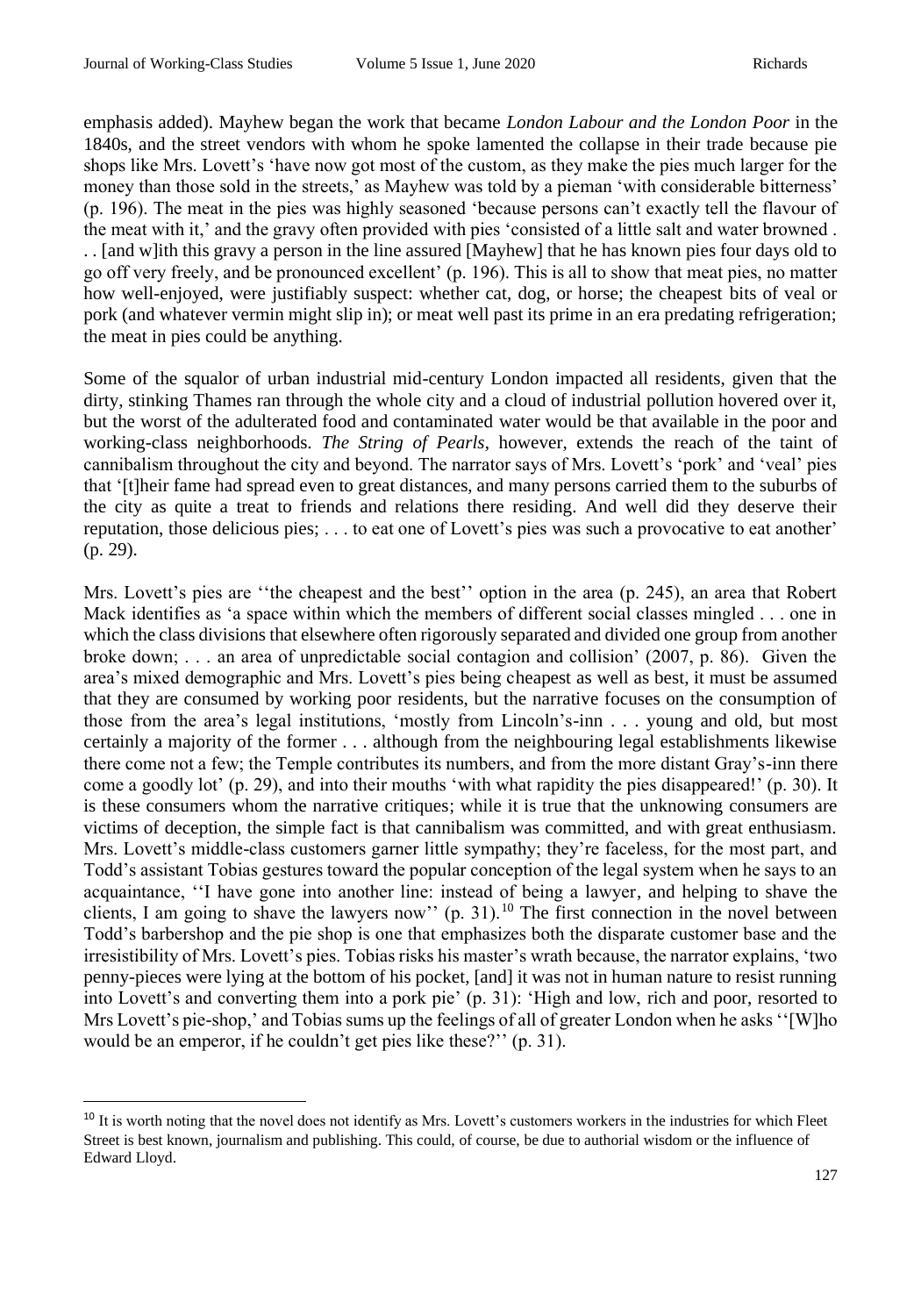Throughout the novel, the tremendous enjoyment with which the pies are consumed is emphasized, complicating the consumers' status as victims of deception and also suggesting gluttony outside of their workday lunches. Perhaps in parody of the legal principle that ignorance of the law is no excuse, the narrative explicitly condemns a significant segment of London's population and singles out the lawyers among them, returning to Mrs. Lovett's at regular intervals to describe the insatiable lawyers and other middle-class consumers, particularly after it becomes clear to the reader what they are eating. Mrs. Lovett's pies attain the status of a poison, not as in a toxin but as a dangerous comestible, a source of corruption, and the middle class consumers are not permitted to recover from the infection. One man, shopping for his wife who is 'in a certain condition . . . and won't fancy anything but one of Lovett's veal pies' (p. 279), references the popular belief that a pregnant woman's desires will be impressed upon the child, leading the audience to imagine a London of the novel's future (the Dickensian present in which it was published) populated by citizens with a taste for human flesh. The final chapter looks into the future to describe the last surviving member of the Inns of Court 'who visited Lovett's pie-shop, and there luxuriated upon those delicacies . . . even now, as he thinks of how he enjoyed the flavour of the 'veal,' he shudders, and has to take a drop of brandy' (p. 281).

### **Absolving the Workers**

While the narrative does not encourage the audience to absolve the middle-class consumers—who could just as easily be the consumed as the consumers, and the consumed, as representatives of a social class, are not innocent in *The String of Pearls*—it presses the audience to sympathize and even identify with two representatives of the working class who have also committed unknowing cannibalism: the exploited child laborer Tobias (whose mother has essentially sold him to Todd, who abuses him verbally and physically and eventually has him locked up in an asylum) and the nearly starving man who takes the job of baker that Mrs. Lovett offers. The latter is the last in a long line of at-first unknowing and then unwilling accomplices, and both the baker and Tobias are described consuming and enjoying the pies with as much enthusiasm as the men from the courts. Because penny plots cannot advance without wild coincidence, the baker turns out to be Mark Ingestrie (whose name suggests both ingesting and industry, the hallmarks of capitalism), the original 'owner' of the titular string of pearls<sup>11</sup> and the missing-presumed-dead beloved of the closest thing the novel has to a heroine, Johanna. At the end of the novel, it is he who springs out of a tray of pies to announce that ''Mrs Lovett's pies are made of *human flesh*'' (p. 280, italics in original) in the presence of a constable brought by Tobias, and their participation in the unmasking of Todd and Mrs. Lovett, the structure of the narrative suggests, outweighs their participation in both cannibalism and the crimes that surround it. Furthermore, as ever, the love of a good woman—Johanna remains faithful and devoted even as she joins forces with the characters investigating Todd, even dressing in drag to take the place of Tobias contributes to the narrative absolution of his sins.

Episodes of their suffering provide a not-insignificant portion of the well-padded narrative; for the baker, 'At first everything was delightful, and . . . he found that it was no difficult matter to keep up the supply of pies by really a very small amount of manual labour. And that labour was such a labour of love, for the pies were delicious' (p. 172). However, when the novelty wears off, he is astounded as a member of the middle class brought low by circumstances—to discover that he is ''condemned to such a slavery . . . even in the very heart of London . . . without the means of resisting the most frightful threats that are uttered against me'' (p. 176), a revelation that would perhaps be less astonishing to readers of the novel. His initial discontent is simply that ''one cannot be continually eating pie'' (p.

<sup>&</sup>lt;sup>11</sup> That is, he is the man who stole them first, from, in fact, the indigenous population of a Pacific island who, of course, practice cannibalism.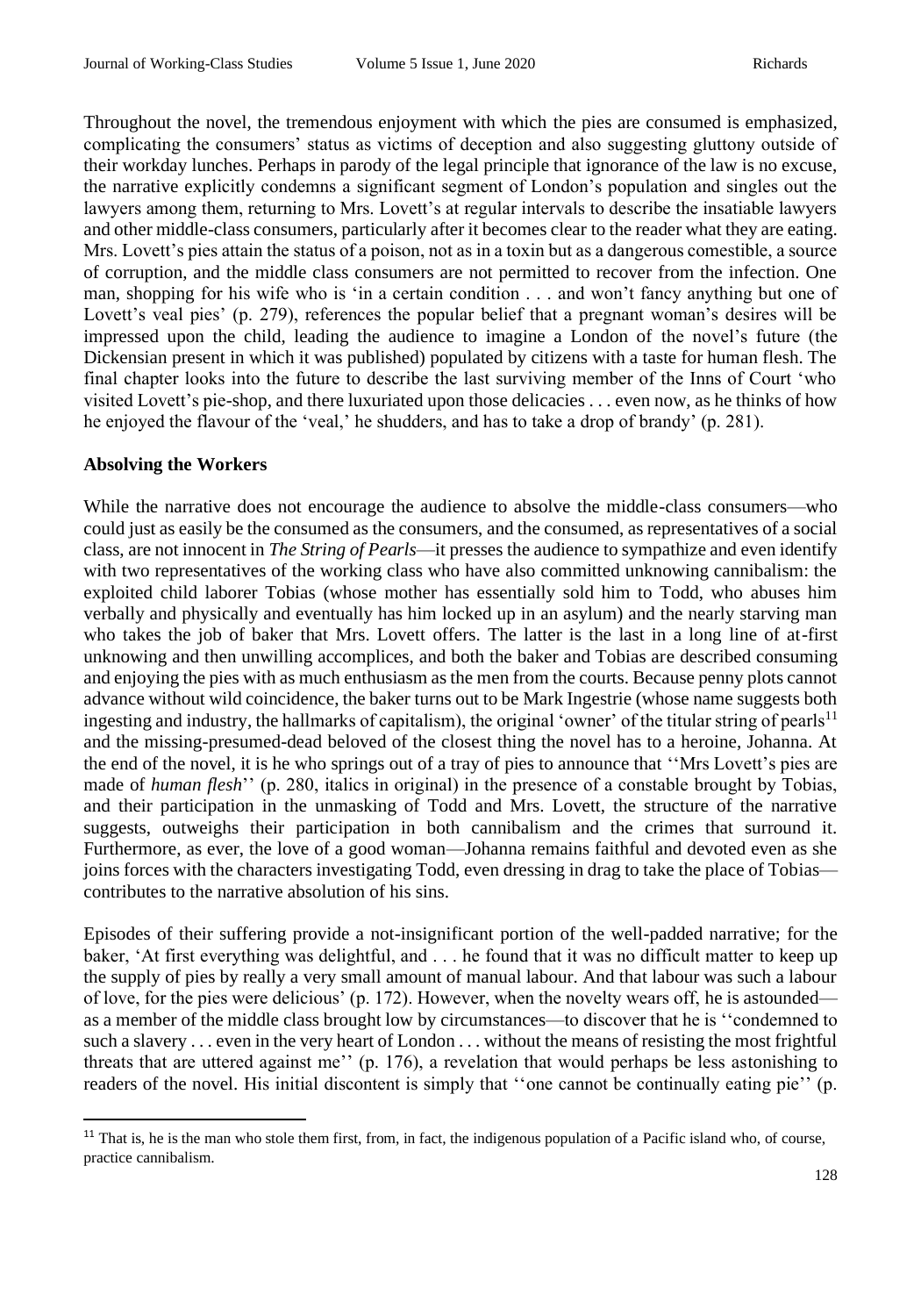173), but he quickly progresses from bored consumer to alienated worker, resisting being ''made into a mere machine for the manufacture of pies'' (p. 173) before being told that he is a prisoner and that he will be killed if he quits working (p. 176). Todd then speaks to him through a trapdoor, and his words could be those of a wealthy industrialist: ''Make pies,' said the voice, 'eat them and be happy. How many a man would envy your position - withdrawn from all the struggles of existence, amply provided with board and lodging, and engaged in a pleasant and delightful occupation. It is astonishing how you can be dissatisfied!" (pp. 177-178). The baker resumes his work, but Mrs. Lovett eventually complains to Todd that this baker is ''the most troublesome one I have had, because the most educated'' (p. 259), a charge that echoes those who complained that educating the working class would have a negative impact on the status quo.

Tobias's earlier suspicions about the luxury items seemingly left behind by customers lead him to investigate while Todd is meeting with Mundel. Upon finding the hoard previously described, he 'could not help exclaiming aloud, — 'How could Sweeney Todd come by these articles, except by the murder of their owners?" (146), but he is carried off to a madhouse by Todd before he can share the information with anyone (which is not his first inclination, being himself fearful of the law). Only after he escapes over the course of several chapters does he go to the constabulary, providing evidence that leads to Todd's downfall. The two plots intersect when Tobias's constable is on hand after Ingestrie's revelation, having just arrested Sweeney Todd. Mrs. Lovett is immediately placed under arrest, although the charges are never stated, but then collapses, announcing that she, ironically, has been poisoned: Todd had earlier poured actual poison into her brandy bottle as she started questioning and threatening their long-standing agreement, knowing that she would at some near point turn to her brandy for comfort.

While 'the throng of persons recoiled - what a roar of agony and dismay there was! How frightfully sick about forty lawyers' clerks became all at once, and how they spat out the gelatinous clinging portions of the rich pies they had been devouring' (p. 280), Ingestrie is reunited with Johanna and restored to his place in the social order, and the plot wraps up abruptly. Unlike the brandy-drinking legal man, who is the last of 'the youths who visited Lovett's pie-shop' and is now 'very, very old' (p. 281) but still implicated in the mass cannibalism, Mark and Tobias are explicitly exonerated by the narrative, which closes with the end of their story. The former marries his beloved (who, the narrative makes explicit, never consumed a pie from Mrs. Lovett's), and they 'lived long and happily together, enjoying all the comforts of an independent existence' with Tobias as their servant (p. 282). '[T]hey never forgot the strange and eventful circumstances connected with the String of Pearls' (282), but Tobias and Mark, along with the narrative itself, seem to forget that they were active, albeit unknowing, participants and consumers in Todd and Mrs. Lovett's schemes, absolution not granted to the anonymous middle-to-upper-class consumers. Additionally, the poor and working-class residents of the neighborhood, with whom the original audience of *The String of Pearls* would identify, must be cannibals as well, but the text does not implicate them as a group as it does the men of the law courts.

### **Conclusion**

The cannibal may devour from the margins or from within, embodies unparalleled violence, and is almost always infused with meaning as a symbol beyond their place in a plot. It may be a critical commonplace to read cannibalism as a metaphor for any struggle between a dominant group and those whom they oppress, but Sweeney Todd and Mrs. Lovett conspire to feed the rich to all of London, turning the popular metaphor-made-flesh of cannibalism-as-exploitation on end. The tale of Sweeney Todd has been rewritten more than once and, most famously, set to music by Stephen Sondheim to become a revenge tragedy with only the collateral damage of cannibalism on a massive scale marring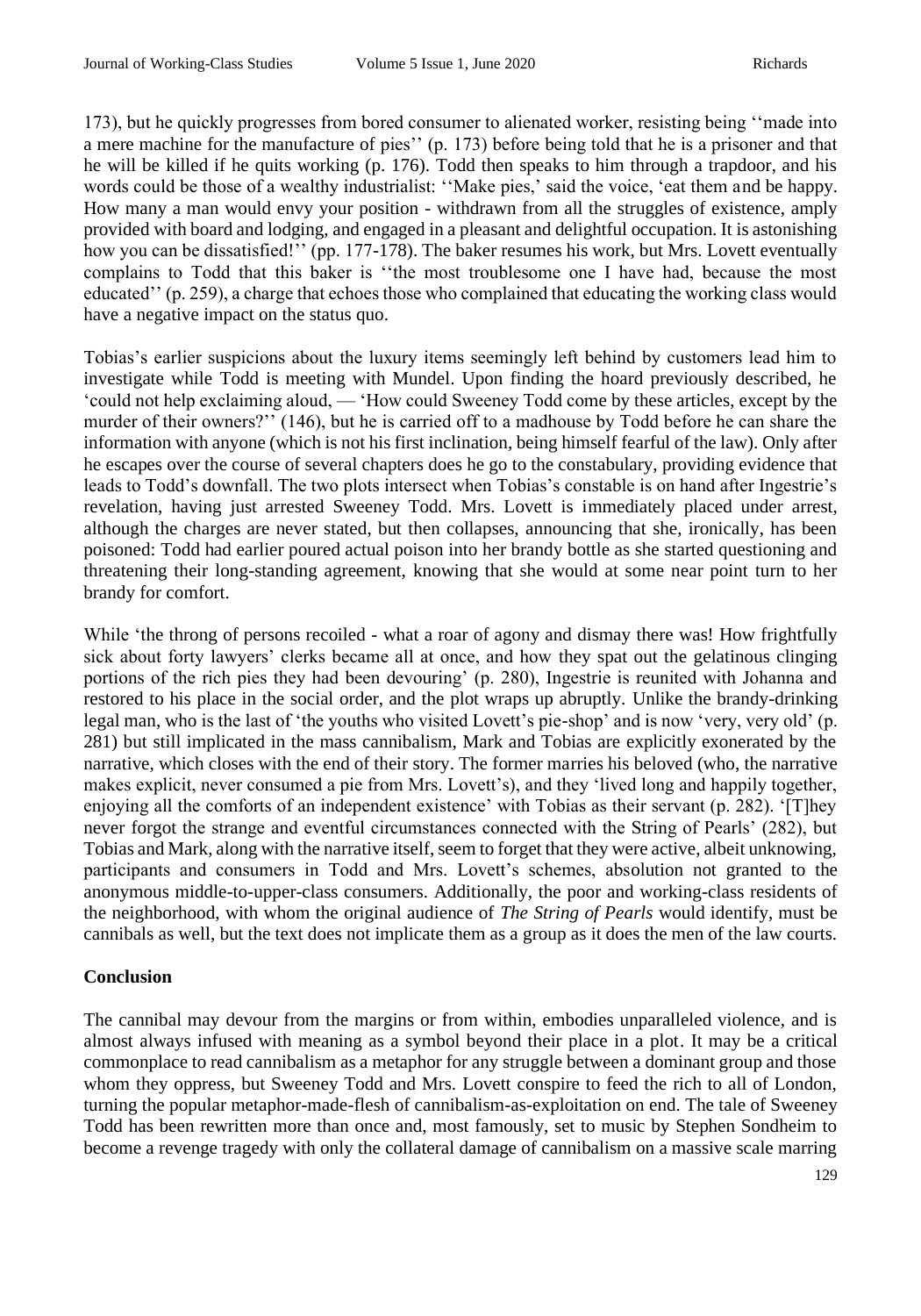the satisfaction that audiences can take in Todd's actions against the man who had him framed and transported, raped his wife into insanity, and now has designs on his teenaged daughter. It is this version of Sweeney Todd and these motives with which most audiences are familiar, but the original version of the tale offers no such motivation, emphasizing a desire to accumulate tangible rewards rather than to fulfill a physical or emotional need. In *The String of Pearls*, Todd and Mrs. Lovett are rebellious representatives of the metaphorically devoured who facilitate a revolutionary turn on their oppressors, who become the literally devoured.

The criminal enterprises of Todd and Mrs. Lovett are not just the products of capitalism and generic desire; they are facilitated by the changes that industrialization and capitalism brought about: urban alienation is a product of communities growing and populations moving as well as of the terrific poverty in which many lived. With the rise of capitalism, its leaders reasonably began to fear the rise of those whom they oppressed, and *The String of Pearls* capitalizes on anxieties about working class insurrection and urban crime, fears rooted in the imagined, the historical, and their present.

Crime ultimately does not pay in *The String of Pearls*, challenging arguments about the slippery slope between reading material and a life of street crime; however, the novel is staged in a commodity-driven world of fluid boundaries and suggestively enacts violent conflict between social classes. The cannibalism, itself an almost too-obvious metaphor for the capitalist system that created the conflict, also reflects a fear of poison, of contaminated goods, that is paralleled in the panics over what Greenwood called, decades later, 'penny packets of poison,' texts that he claimed were just as dangerous as Sweeney Todd's penny shaves and as toxic as Mrs. Lovett's penny pies. Although the apprehension over their consumption by servants public and private was presented by concerned parties like Greenwood as altruism, it is likely that the unease was as much about protecting the bodies of the bourgeoisie as the minds and souls of the poor and working classes.

Furthermore, although Mrs. Lovett's customers come from all levels of London society, it is the middle classes' cannibalism that the narrative highlights, implicating them in a most savage act of devouring their own rather than their usual diet of the oppressed. In this reversal, the capitalist—living and flourishing off of the blood and bodies of the workers as part of a system of industrialized exploitation in worship of Mammon—is devoured. *The String of Pearls* uses cannibalism to challenge social hierarchies constructed on an equation of social standing with morality, instead indulging 'a frisson of escapist 'what if,' in which audiences simultaneously identified with the horror of the act' and enjoyed a parodic inversion of social interaction in a capitalist system (Guest, p. 113), a fantasy of having one's oppressors for dinner with some fava beans and a nice Chianti.

### **Author Bio**

**Leah Richards** is an Associate Professor of English at LaGuardia Community College, City University of New York, and the Co-Executive Editor of *Supernatural Studies*. Her research focuses on monsters, sometimes literal and always symbolic, and she has published on Stoker's *Dracula* and Romero's *Dead.* She would probably commit survival cannibalism, but only if there were seasoning available.

### **Bibliography**

Crone, R. 2010, 'From Sawney Beane to Sweeney Todd: murder machines in the midnineteenth century metropolis', *Cultural and Social History*, vol. 7, no. 1, pp. 59-85. Dickens, C. 1884, *Martin Chuzzlewit*, Pollard and Moss, New York.